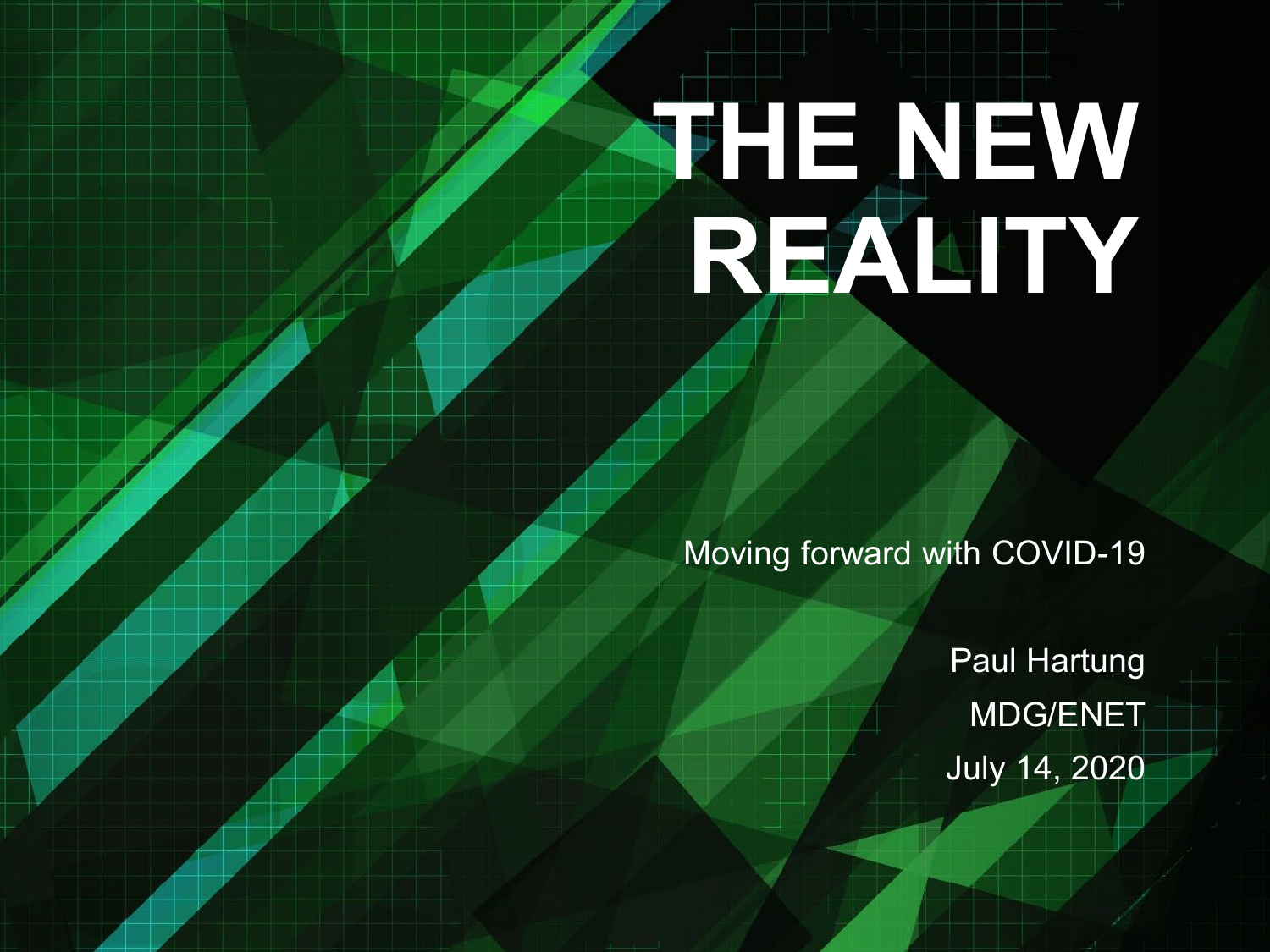## **My Affiliations**







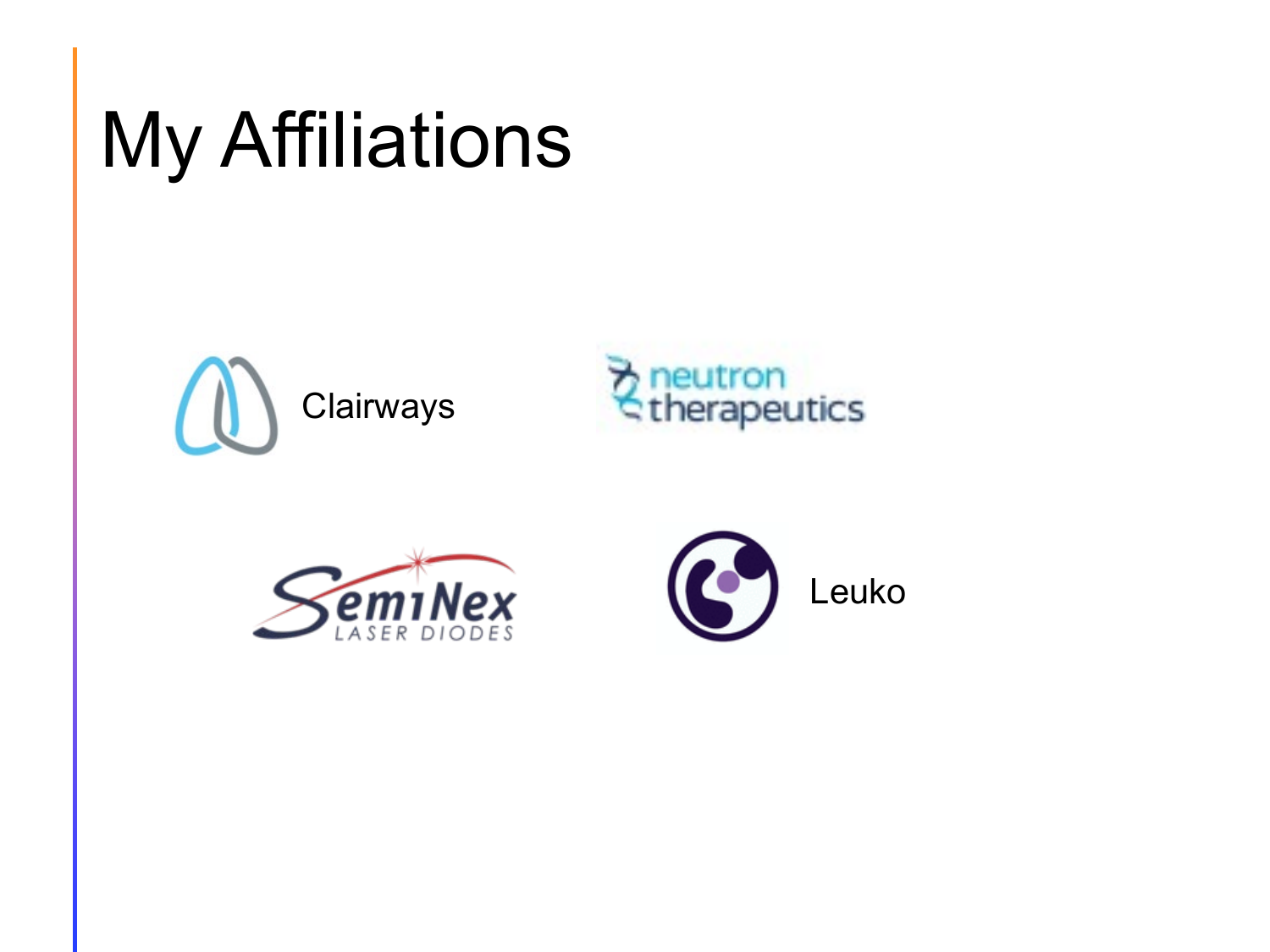### The Impact

- Medtech and Biotech companies get classified as Essential Businesses
- Academic labs were closed
- Physical co-working stopped
- Clinical trials were paused
- Financings stalled

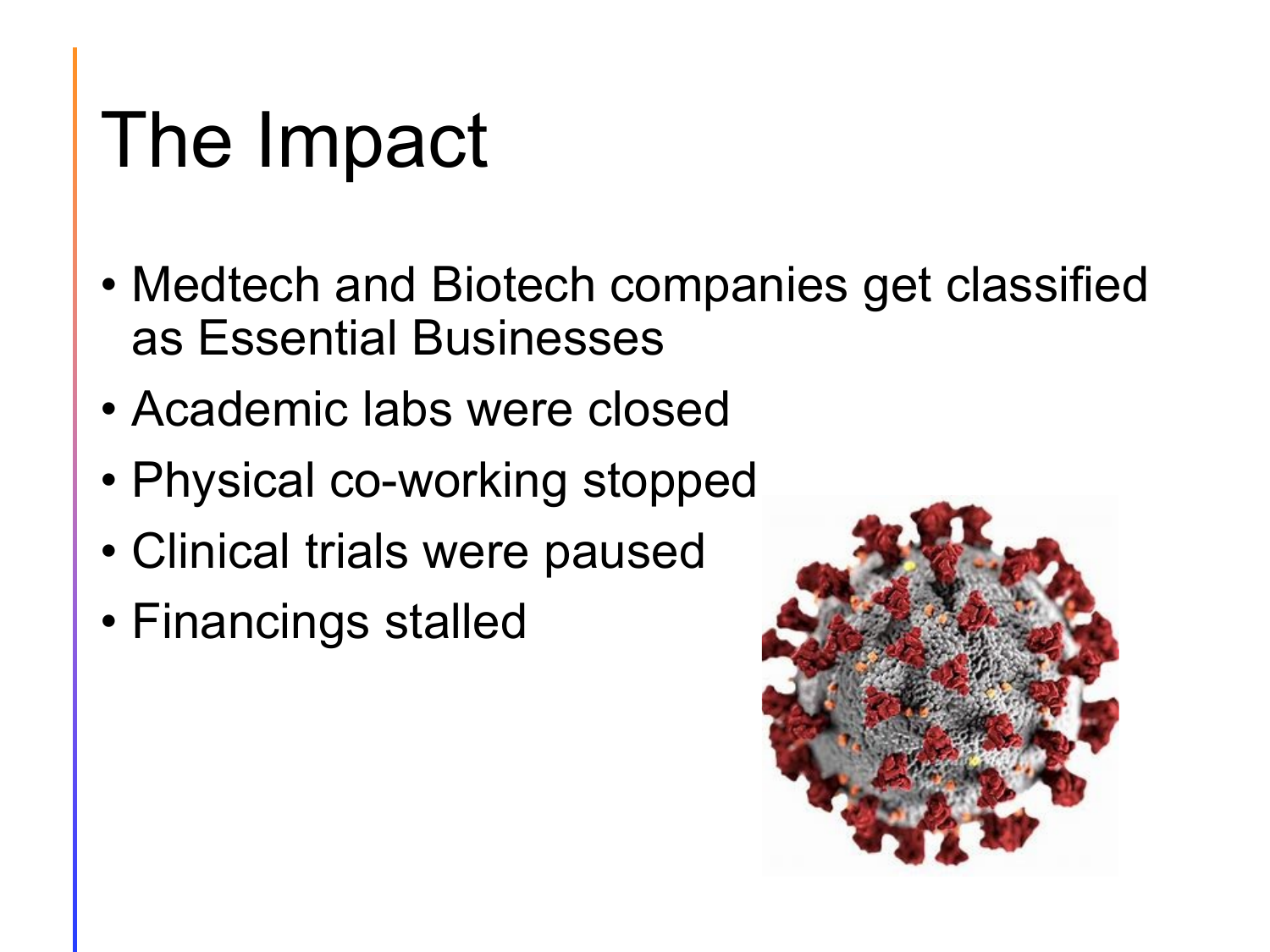# **Mitigations**



- People learned to be productive working remotely
- CARE Act provided some financial relief
- Companies temporarily pivoted to COVID-19 Rx/Dx opportunities and took advantage of fast track grants and approval pathways
- Some investors increased reserves and focused on protecting current investments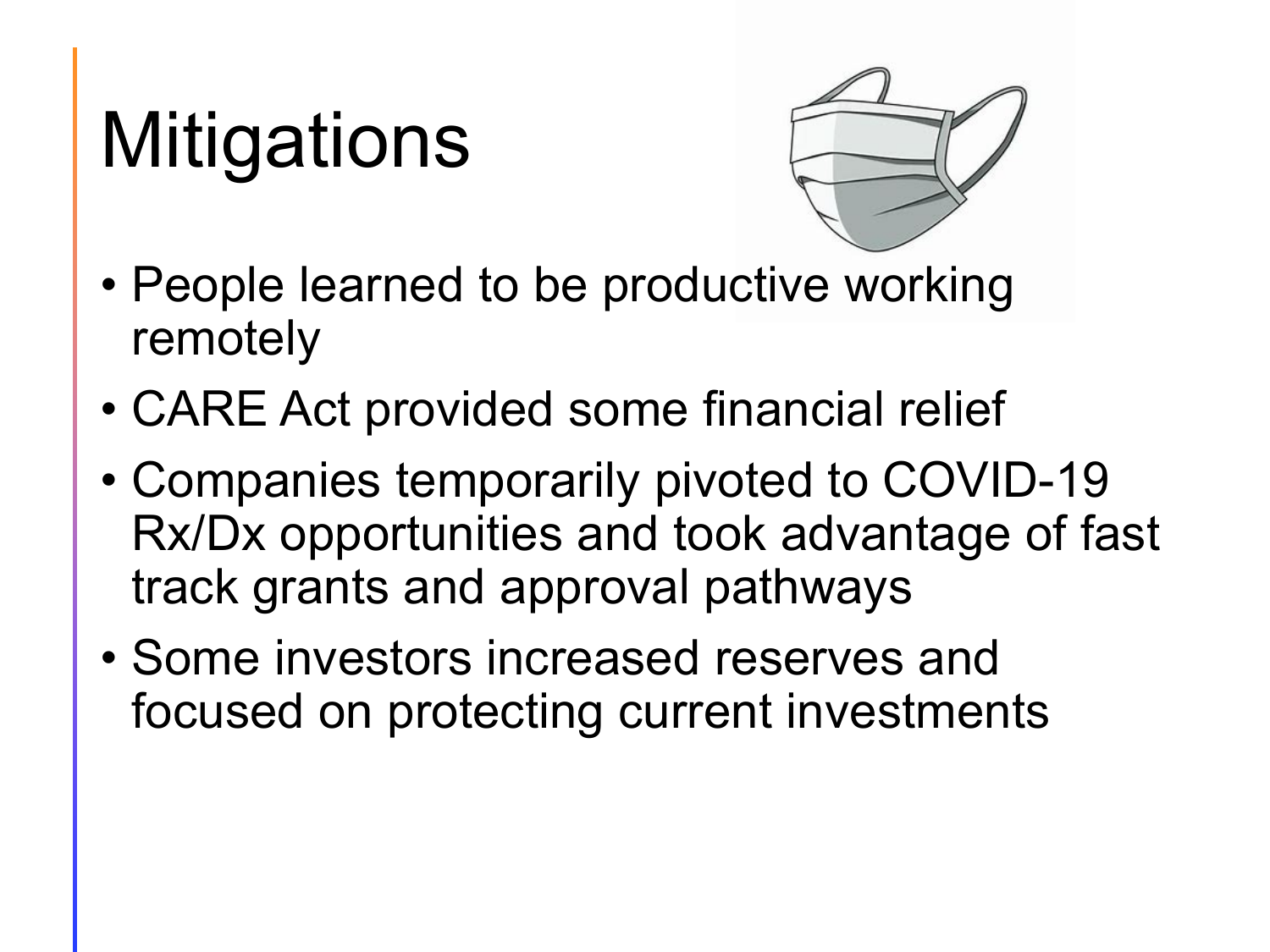#### Teamwork



- Video conferencing (ie. Zoom, MS Teams, Google Hangouts) is pervasive
- Work location is based on function
- Manufacturing workers are being protected to avoid manufacturing shut down downs due to virus spread
- Lab workers are working in shifts, to minimize contact
- Virtual all hands meetings and get-togethers are being held to make people feel more connected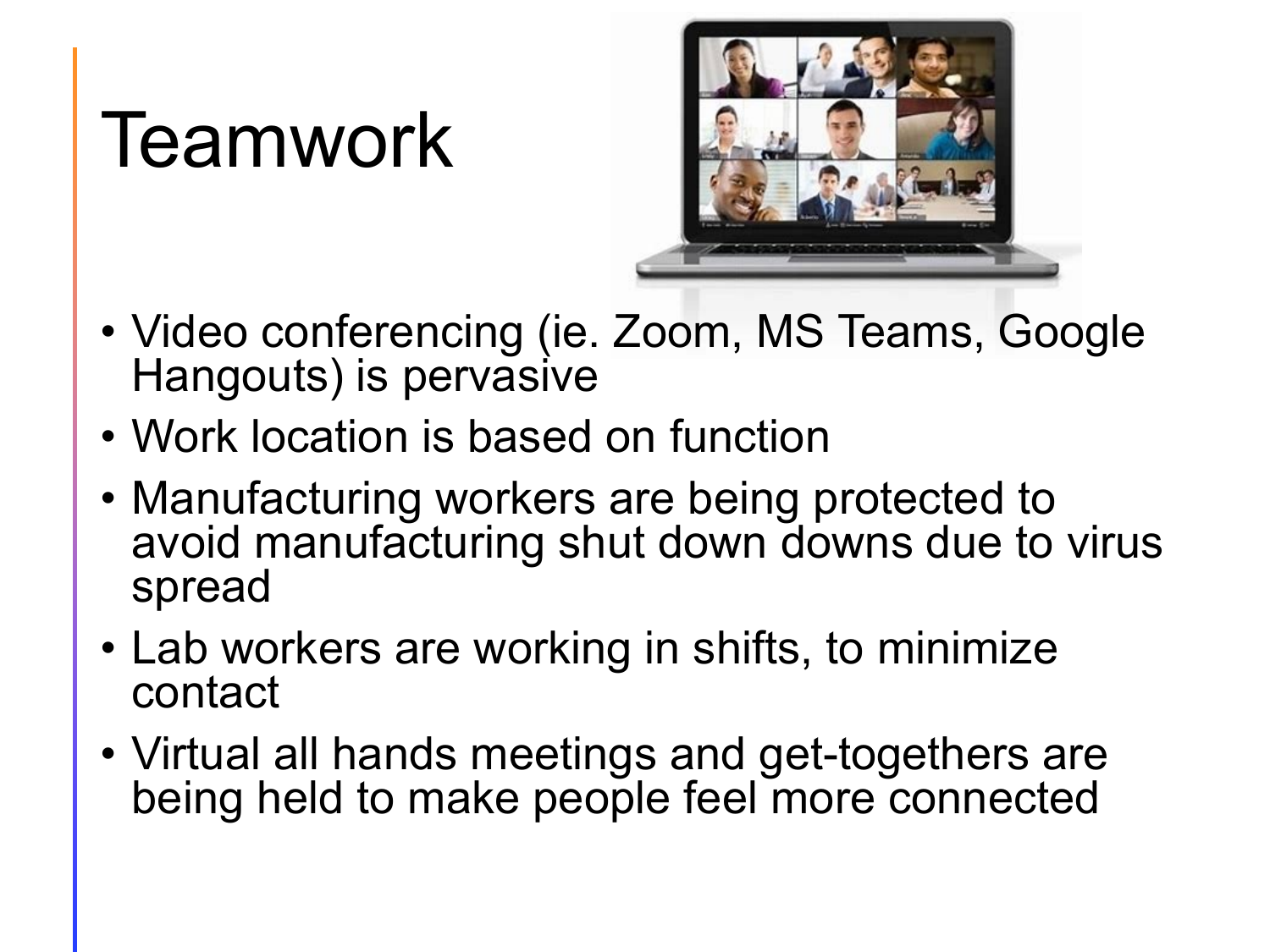## Tools

- Video conferencing
- Collaboration tools
	- Engineering
	- PDM/PLM
	- Traceability
	- ERP/CRM
- Paperless docs

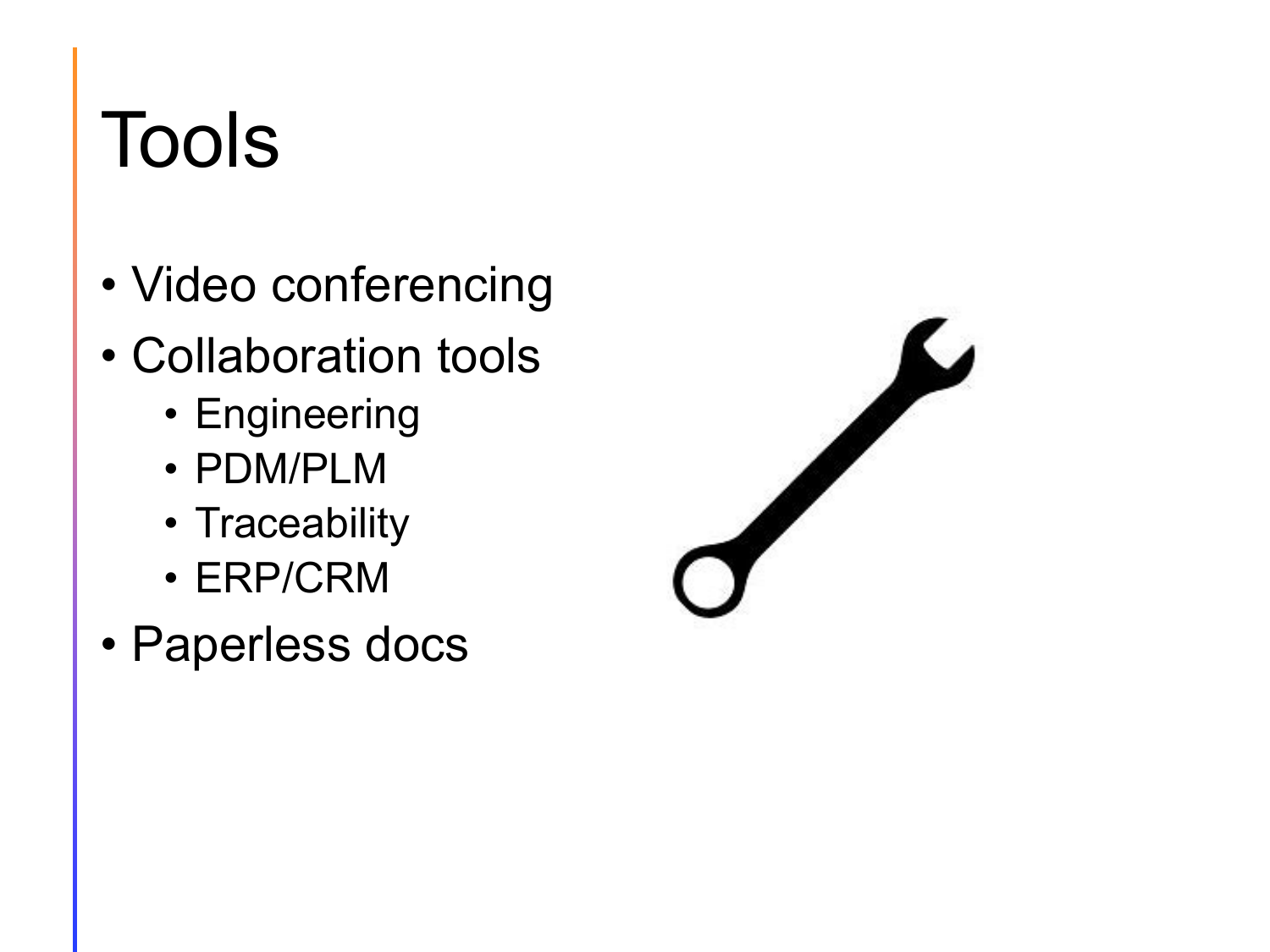# What's Temporary?

At least until 2021 when there may be a vaccine….

- Face masks
- Physical distancing when in the same room
- Sanitizing everything multiple times a day
- No commuting

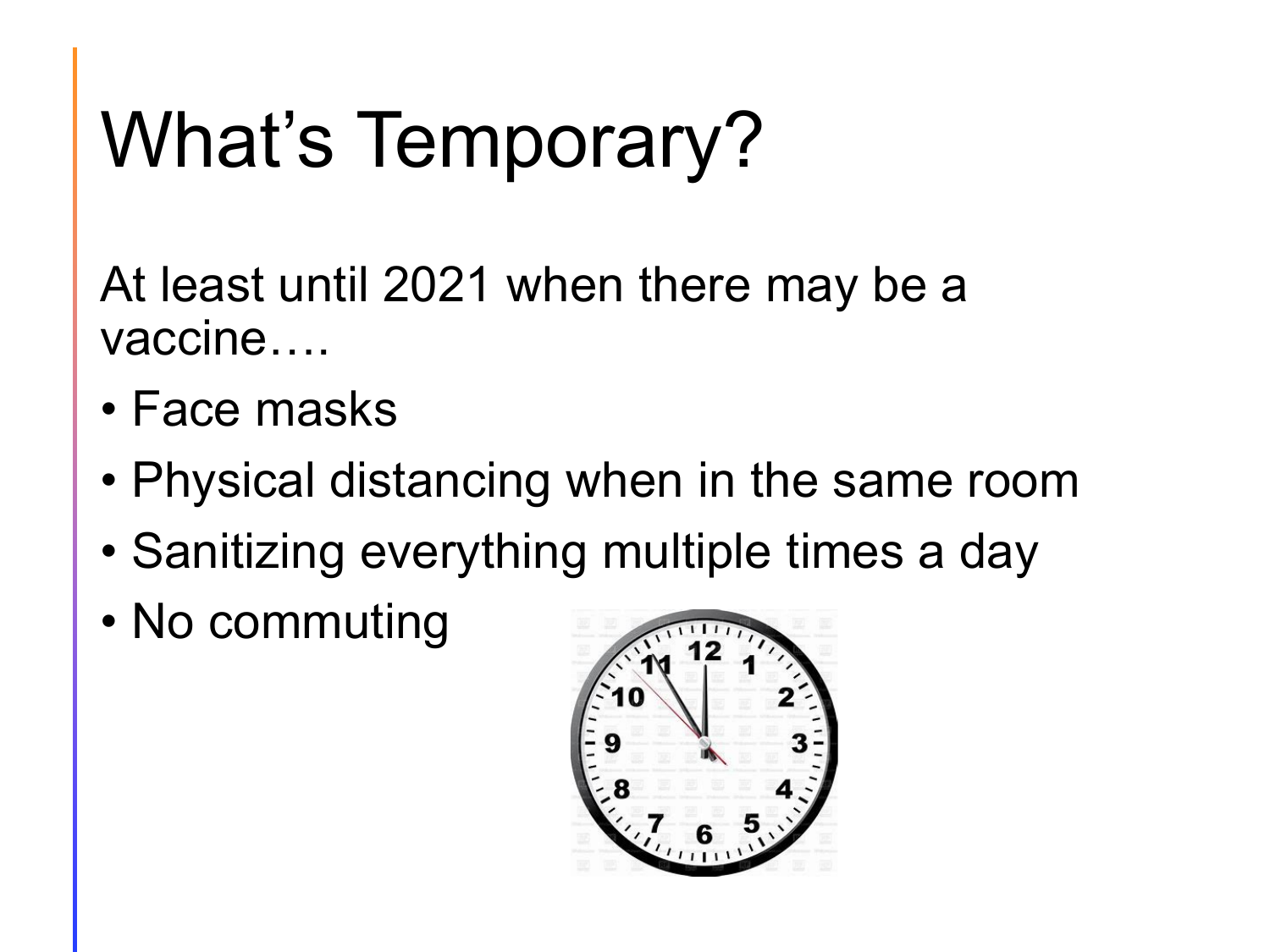### The New Reality?

#### **Remote work at least part of the week for many people**

• No longer just an infrequent perk

**Reduced commuting time per week for some**

#### **Work location tied to role**

 $+$ 

 $\Omega$ 

**Pervasive video conferencing**

**More skunkworks fast-track development projects?**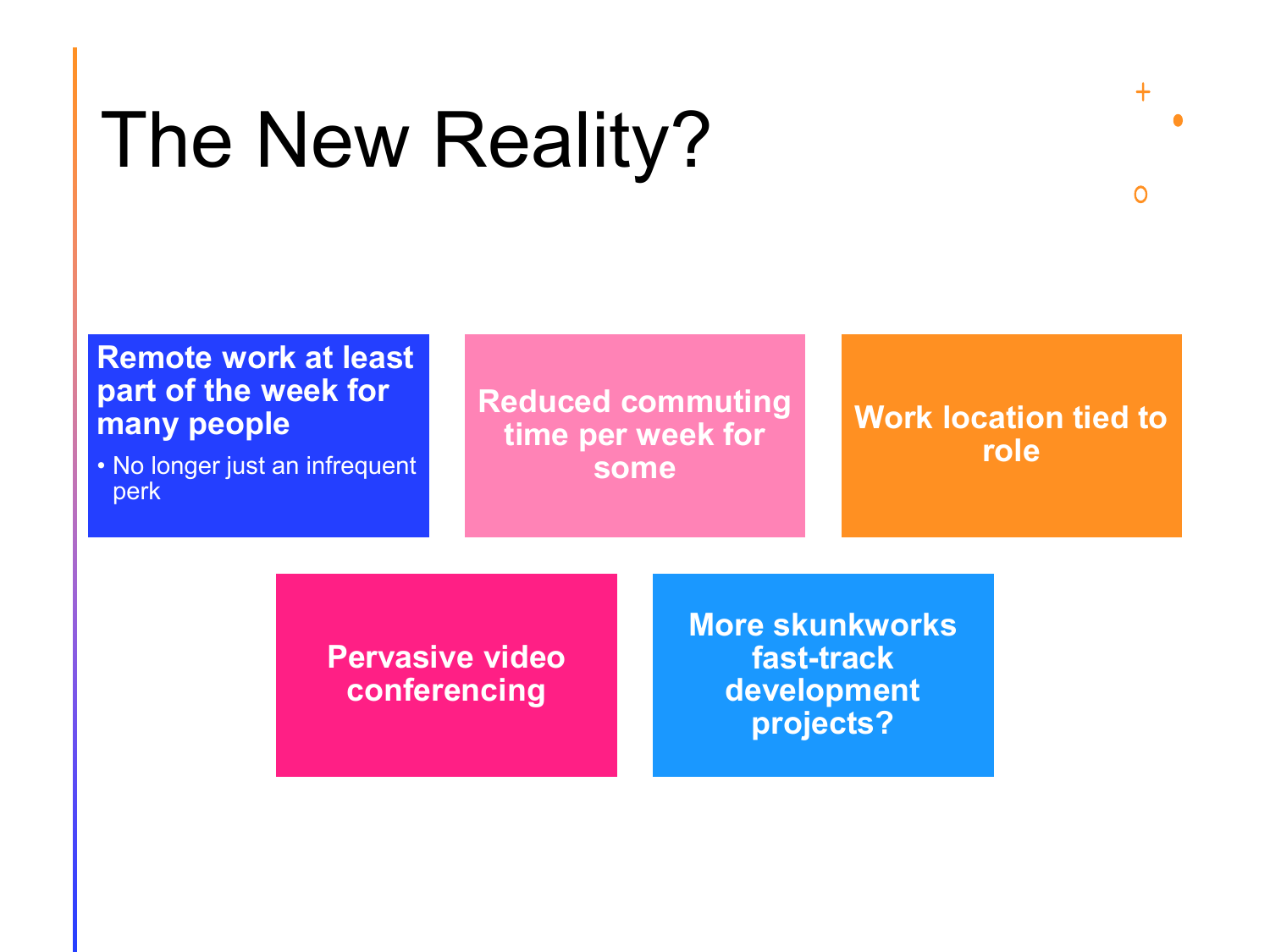#### Lessons Learned

Perseverance and tenacity are key to start up success

 $+$ 

 $\Omega$ 

Adapt to the changing ecosystem



Ų

 $\star$ 

Stay focused on your mission



Be ready to pivot if needed



Don't leave money on the table. Take advantage of alternative funding opportunities.